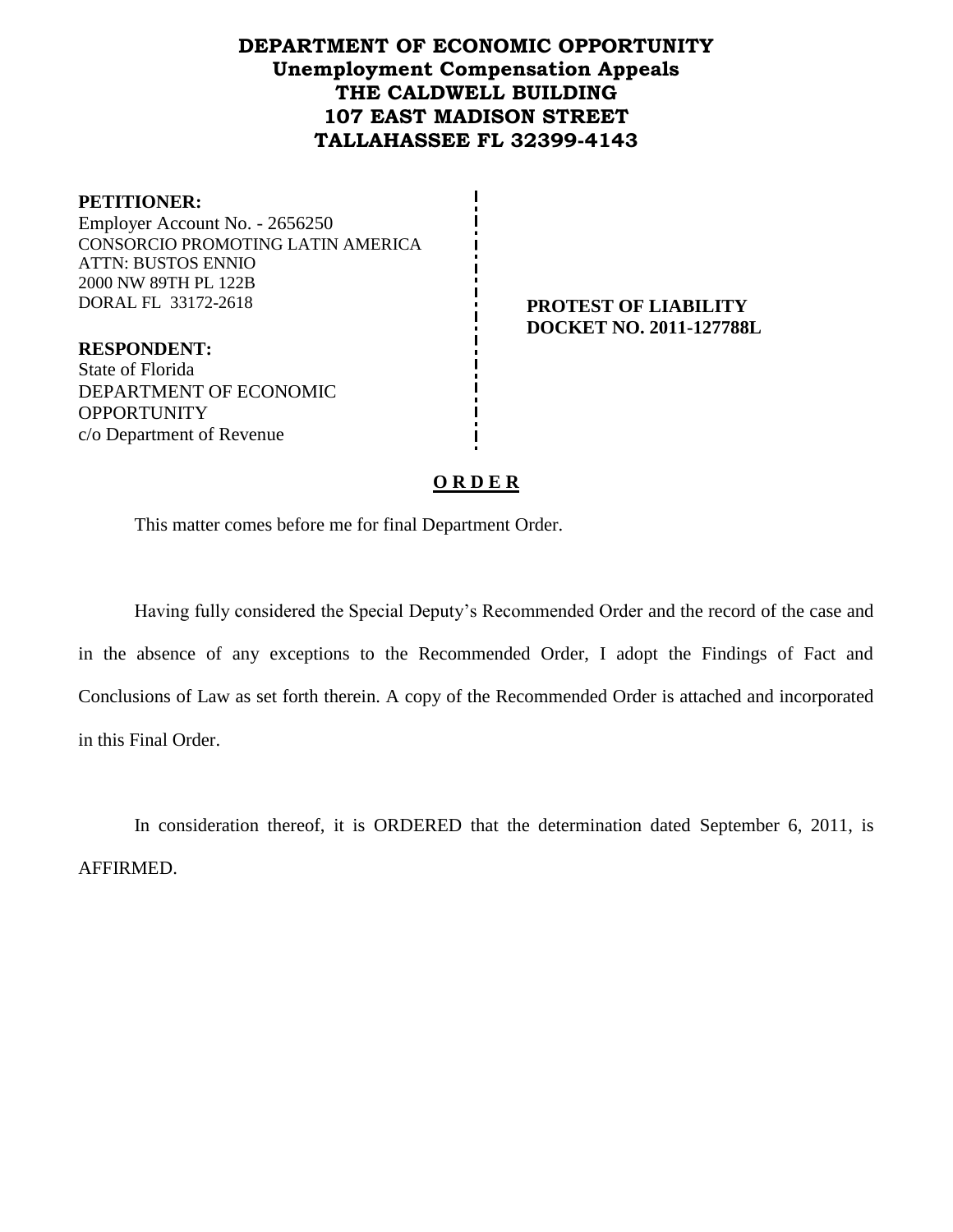#### **JUDICIAL REVIEW**

Any request for judicial review must be initiated within 30 days of the date the Order was filed. Judicial review is commenced by filing one copy of a *Notice of Appeal* with the DEPARTMENT OF ECONOMIC OPPORTUNITY at the address shown at the top of this *Order* and a second copy, with filing fees prescribed by law, with the appropriate District Court of Appeal. It is the responsibility of the party appealing to the Court to prepare a transcript of the record. If no court reporter was at the hearing, the transcript must be prepared from a copy of the Special Deputy's hearing recording, which may be requested from the Office of Appeals.

Cualquier solicitud para revisión judicial debe ser iniciada dentro de los 30 días a partir de la fecha en que la Orden fue registrada. La revisión judicial se comienza al registrar una copia de un *Aviso de Apelación* con la Agencia para la Innovación de la Fuerza Laboral [*DEPARTMENT OF ECONOMIC OPPORTUNITY]* en la dirección que aparece en la parte superior de este *Orden* y una segunda copia, con los honorarios de registro prescritos por la ley, con el Tribunal Distrital de Apelaciones pertinente. Es la responsabilidad de la parte apelando al tribunal la de preparar una transcripción del registro. Si en la audiencia no se encontraba ningún estenógrafo registrado en los tribunales, la transcripción debe ser preparada de una copia de la grabación de la audiencia del Delegado Especial [*Special Deputy*], la cual puede ser solicitada de la Oficina de Apelaciones.

Nenpòt demann pou yon revizyon jiridik fèt pou l kòmanse lan yon peryòd 30 jou apati de dat ke Lòd la te depoze a. Revizyon jiridik la kòmanse avèk depo yon kopi yon *Avi Dapèl* ki voye bay DEPARTMENT OF ECONOMIC OPPORTUNITY lan nan adrès ki parèt pi wo a, lan tèt *Lòd* sa a e yon dezyèm kopi, avèk frè depo ki preskri pa lalwa, bay Kou Dapèl Distrik apwopriye a. Se responsabilite pati k ap prezante apèl la bay Tribinal la pou l prepare yon kopi dosye a. Si pa te gen yon stenograf lan seyans lan, kopi a fèt pou l prepare apati de kopi anrejistreman seyans lan ke Adjwen Spesyal la te fè a, e ke w ka mande Biwo Dapèl la voye pou ou.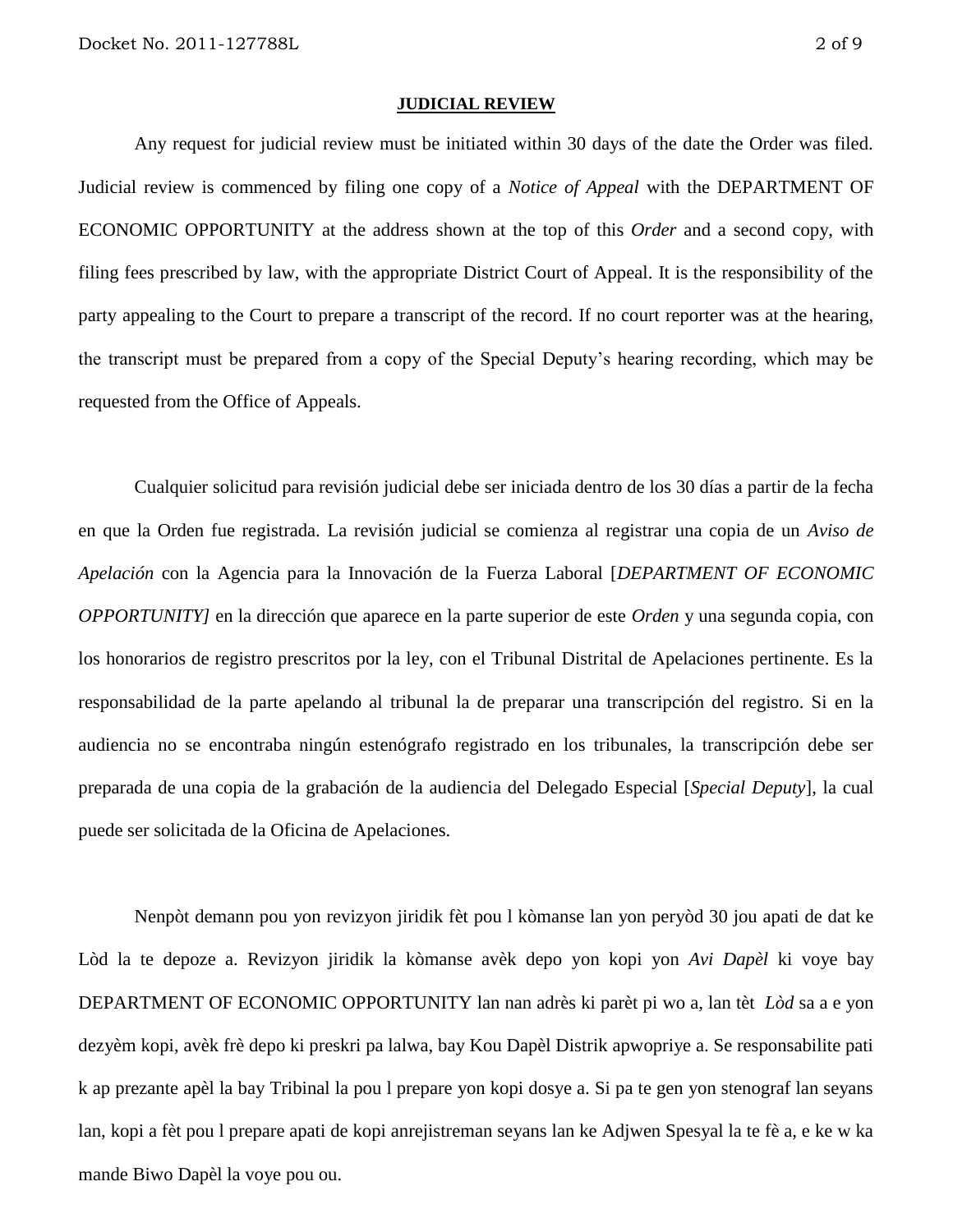DONE and ORDERED at Tallahassee, Florida, this day of **April, 2012**.



Altemese Smith, Assistant Director, Unemployment Compensation Services DEPARTMENT OF ECONOMIC OPPORTUNITY

FILED ON THIS DATE PURSUANT TO § 120.52, FLORIDA STATUTES, WITH THE DESIGNATED DEPARTMENT CLERK, RECEIPT OF WHICH IS HEREBY ACKNOWLEDGED.

Shemere Banner \_\_\_\_\_\_\_\_\_\_\_\_\_\_\_\_\_\_\_\_\_\_\_\_\_\_\_\_ \_\_\_\_\_\_\_\_\_\_\_\_

DEPUTY CLERK DATE

#### **CERTIFICATE OF SERVICE**

**I HEREBY CERTIFY that true and correct copies of the foregoing Final Order have been furnished to the persons listed below in the manner described, on the \_\_\_\_\_\_\_ day of April, 2012**.

Shaner Barnes

SHANEDRA Y. BARNES, Special Deputy Clerk DEPARTMENT OF ECONOMIC OPPORTUNITY Unemployment Compensation Appeals 107 EAST MADISON STREET TALLAHASSEE FL 32399-4143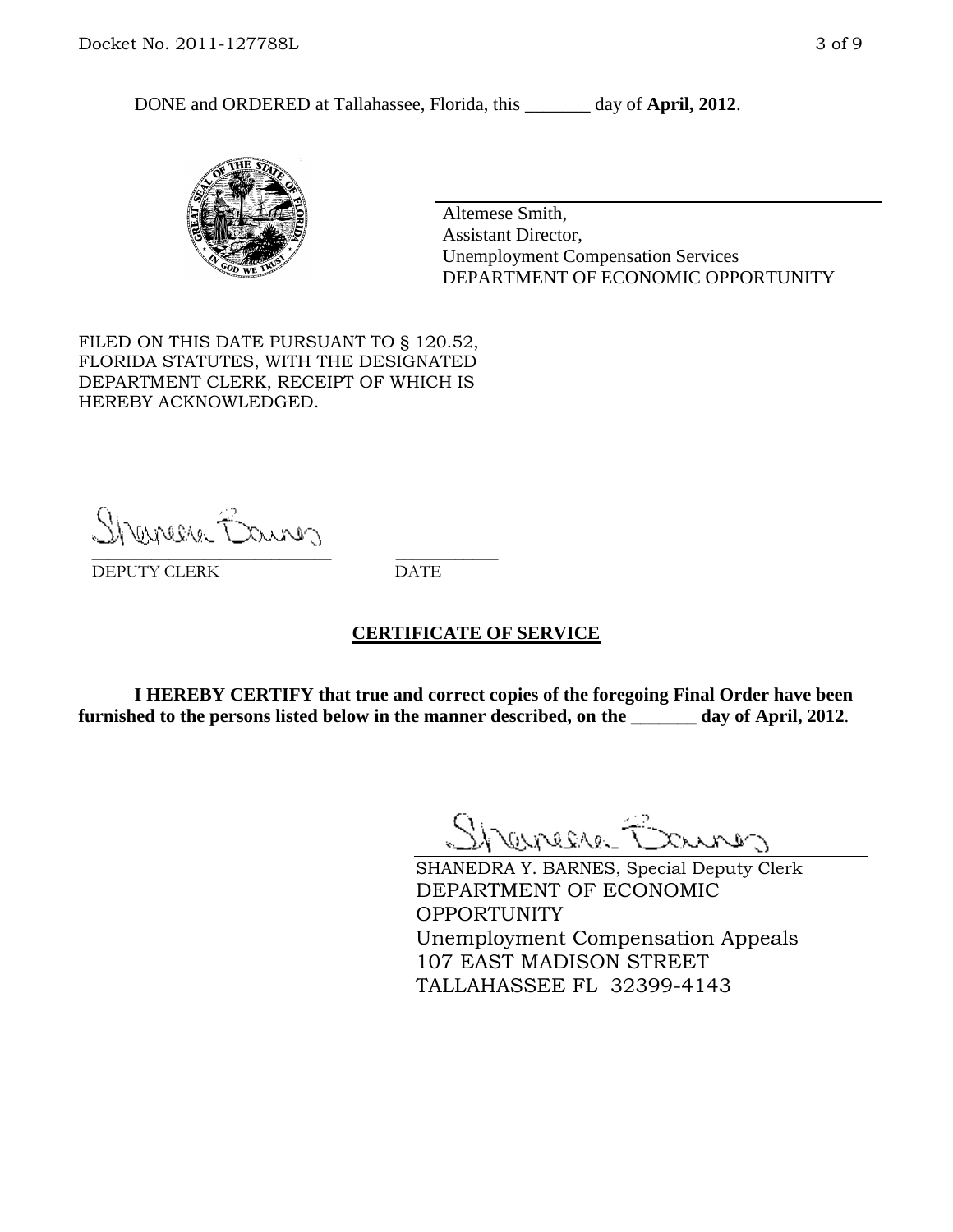By U.S. Mail:

CONSORCIO PROMOTING LATIN AMERICA ATTN: BUSTOS ENNIO 2000 NW 89TH PL 122B DORAL FL 33172-2618

State of Florida DEPARTMENT OF ECONOMIC OPPORTUNITY c/o Department of Revenue

DEPARTMENT OF REVENUE ATTN: VANDA RAGANS - CCOC #1 4624 5050 WEST TENNESSEE STREET TALLAHASSEE FL 32399

FERNANDO L ORTIZ PA 132 MINORCO AVENUE CORAL GABLES FL 33134

MIAMI TAX OFFICE ATTN: DOUGLAS CAMPBELL 8175 NW 12TH STREET SUITE 425 MIAMI FL 33126-1831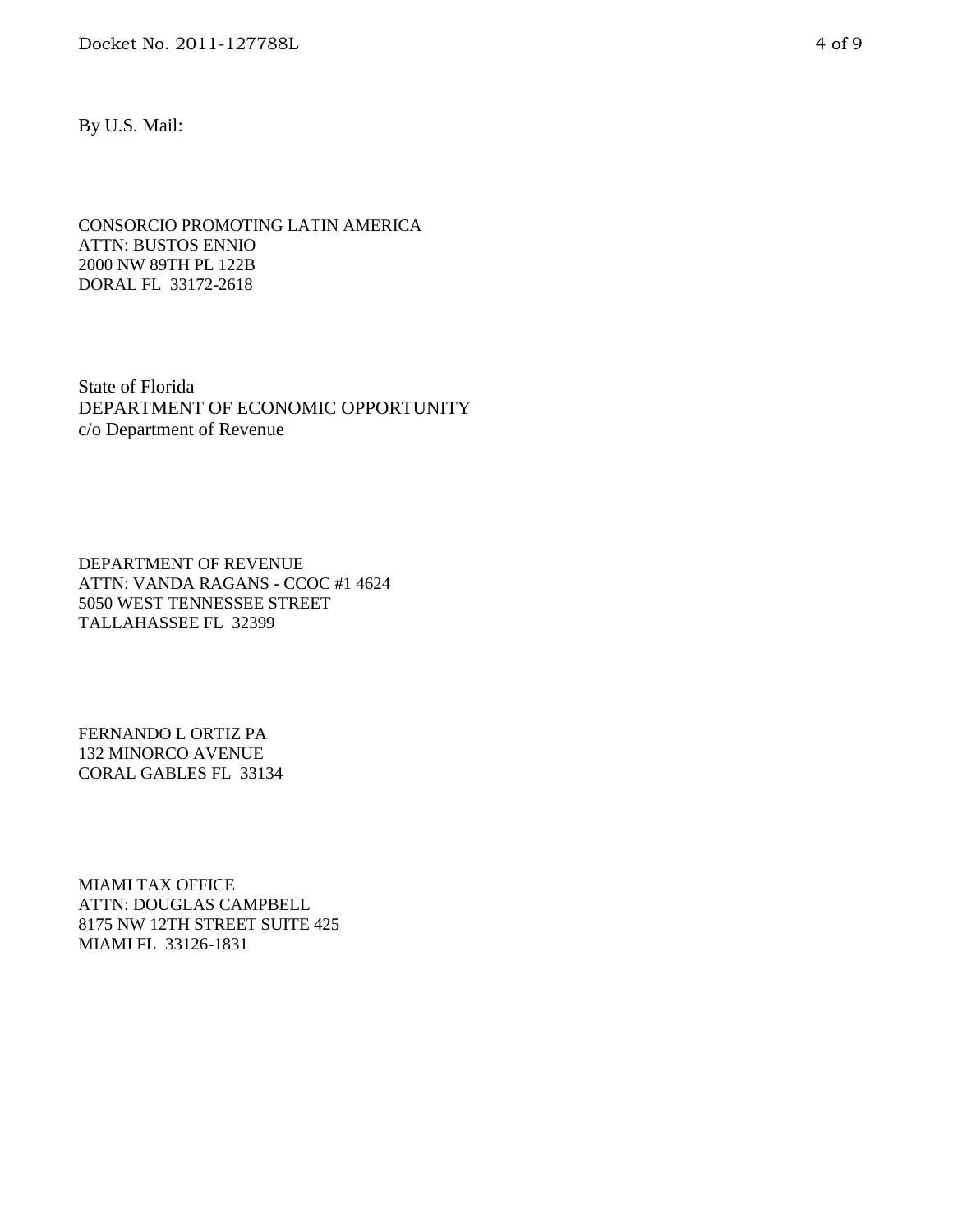# **DEPARTMENT OF ECONOMIC OPPORTUNITY Unemployment Compensation Appeals**

MSC 344 CALDWELL BUILDING 107 EAST MADISON STREET TALLAHASSEE FL 32399-4143

#### **PETITIONER:**

Employer Account No. - 2656250 CONSORCIO PROMOTING LATIN AMERICA ATTN: BUSTOS ENNIO 2000 NW 89TH PL 122B DORAL FL 33172-2618

#### **PROTEST OF LIABILITY DOCKET NO. 2011-127788L**

## **RESPONDENT:**

State of Florida DEPARTMENT OF ECONOMIC **OPPORTUNITY** c/o Department of Revenue

# **RECOMMENDED ORDER OF SPECIAL DEPUTY**

# TO: Deputy Director, Director, Unemployment Compensation Services DEPARTMENT OF ECONOMIC OPPORTUNITY

This matter comes before the undersigned Special Deputy pursuant to the Petitioner's protest of the Respondent's determination dated September 6, 2011.

After due notice to the parties, a telephone hearing was held on January 3, 2012. The Petitioner, represented by its Certified Public Accountant, appeared and testified. The Petitioner's Administrative Manager testified as a witness. The Respondent was represented by a Department of Revenue Tax Auditor III. A Tax Auditor II testified as a witness.

The record of the case, including the recording of the hearing and any exhibits submitted in evidence, is herewith transmitted. Proposed Findings of Fact and Conclusions of Law were not received.

# **Issue:**

Whether services performed for the Petitioner constitute insured employment, and if so, the effective date of the Petitioner's liability, pursuant to Sections 443.036(19), (21); 443.1216, Florida Statutes.

# **Findings of Fact:**

1. The Petitioner is a company which operates a merchandising business that performs food product demonstrations in various retail stores.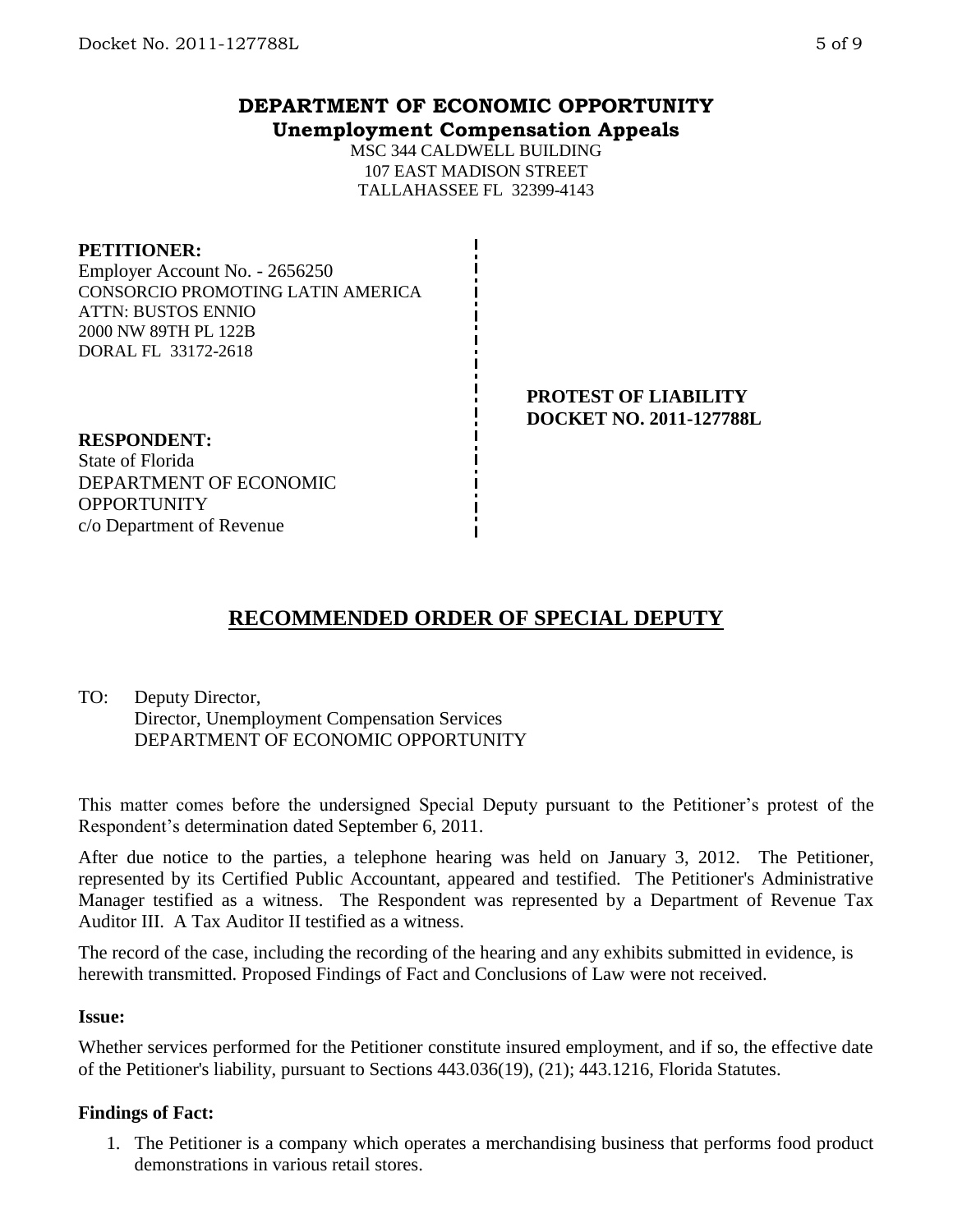- 2. The Department of Revenue randomly selected the Petitioner for an audit of the Petitioner's books and records to ensure compliance with the Florida Unemployment Compensation Law for the 2009 tax year. The audit was performed at the Petitioner's business location.
- 3. Among the books and records examined by the Tax Auditor were the 1099 forms issued by the Petitioner to individuals who performed the product demonstrations. Based on information provided by the Petitioner's Administrative Manager the Tax Auditor concluded that the product demonstrators were employees of the Petitioner rather than independent contractors.
- 4. The Petitioner contracts with food manufacturers to demonstrate the manufacturers' products in various retail stores. The Petitioner bills the manufacturers for the demonstrations performed by the product demonstrators. The Petitioner pays the product demonstrators an hourly wage which varies from product to product based on the Petitioner's agreements with the manufacturers. The Petitioner does not withhold any payroll taxes from the pay of the product demonstrators and does not provide any fringe benefits. There are no written contracts or agreements between the Petitioner and the product demonstrators.
- 5. The Petitioner provides training to the product demonstrators so that the demonstrators are knowledgeable about the products which they demonstrate. The Petitioner provides the demonstrators with scripts to be used in the demonstrations. The Petitioner provides the demonstration tables and all tools and supplies needed to demonstrate the products, including napkins and cups.
- 6. The Petitioner obtains permission from various retail stores to perform the demonstrations in the stores. The Petitioner determines when the demonstrations are performed. The Petitioner then contacts product demonstrators to inform them of the work assignments. A product demonstrator is permitted to decline work assignments if the product demonstrator is not available on the date and time specified by the Petitioner.
- 7. The Product demonstrators are required to personally perform the work. They may not hire others to perform the work for them.
- 8. The Petitioner has designated two of the product demonstrators as supervisors or managers. Those individuals are responsible for making sure that the demonstration areas are set up correctly, that the demonstrators are working as scheduled, and that the demonstrators are correctly demonstrating the products. If a demonstrator is not demonstrating a product correctly the supervisor will tell the demonstrator how to correctly demonstrate the product.
- 9. Either the Petitioner or the product demonstrators may terminate the relationship at any time.
- 10. On August 24, 2011, the Tax Auditor issued a *Notice of Intent to Make Audit Changes.* That Notice informed the Petitioner that the Petitioner had the right to request an audit conference within thirty days and that if an audit conference was not requested within thirty days a *Notice of Proposed Assessment* would be issued based on the *Notice of Intent to Make Audit Changes.*
- 11. On September 6, 2011, the Department of Revenue issued the *Notice of Proposed Assessment*. The *Notice of Proposed Assessment* advised the Petitioner that the Petitioner had the right to file a protest within twenty days. By letter dated September 22, 2011, the Petitioner's Certified Public Accountant requested an audit conference. The request for an audit conference was accepted by the Department of Revenue as a protest of the *Notice of Proposed Assessment.*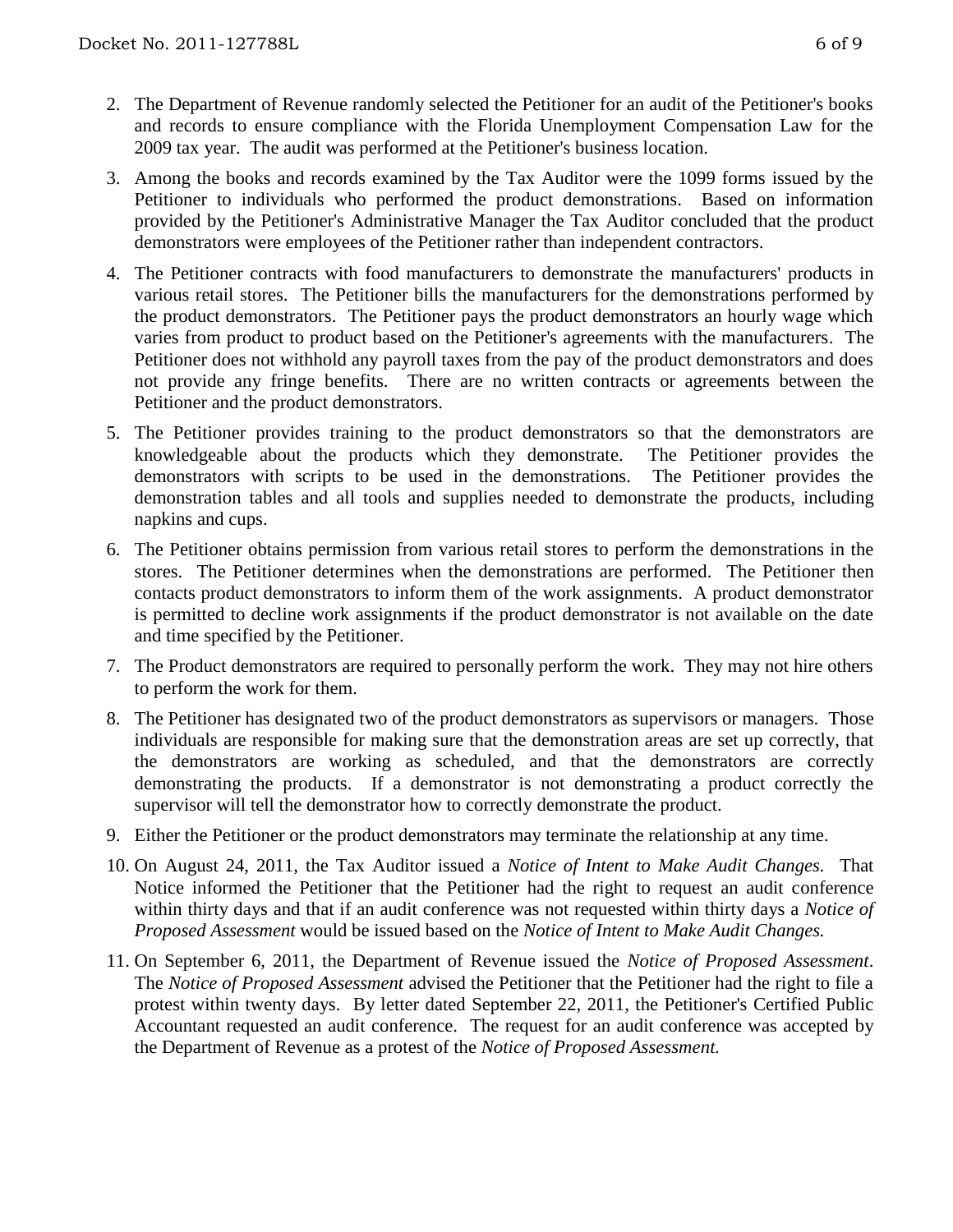# **Conclusions of Law:**

- 12. The issue in this case, whether services performed for the Petitioner constitute employment subject to the Florida Unemployment Compensation Law, is governed by Chapter 443, Florida Statutes. Section 443.1216(1)(a)2., Florida Statutes, provides that employment subject to the chapter includes service performed by individuals under the usual common law rules applicable in determining an employer-employee relationship.
- 13. The Supreme Court of the United States held that the term "usual common law rules" is to be used in a generic sense to mean the "standards developed by the courts through the years of adjudication." United States v. W.M. Webb, Inc., 397 U.S. 179 (1970).
- 14. The Supreme Court of Florida adopted and approved the tests in 1 Restatement of Law, Agency 2d Section 220 (1958), for use to determine if an employment relationship exists. See Cantor v. Cochran, 184 So.2d 173 (Fla. 1966); Miami Herald Publishing Co. v. Kendall, 88 So.2d 276 (Fla. 1956); Magarian v. Southern Fruit Distributors, 1 So.2d 858 (Fla. 1941); see also Kane Furniture Corp. v. R. Miranda, 506 So.2d 1061 (Fla. 2d DCA 1987). In Brayshaw v. Agency for Workforce Innovation, et al; 58 So.3d 301 (Fla. 1st DCA 2011) the court stated that the statute does not refer to other rules or factors for determining the employment relationship and, therefore, the Agency is limited to applying only Florida common law in determining the nature of an employment relationship.
- 15. Restatement of Law is a publication, prepared under the auspices of the American Law Institute, which explains the meaning of the law with regard to various court rulings. The Restatement sets forth a nonexclusive list of factors that are to be considered when judging whether a relationship is an employment relationship or an independent contractor relationship.
- 16. 1 Restatement of Law, Agency 2d Section 220 (1958) provides:
	- (1) A servant is a person employed to perform services for another and who, in the performance of the services, is subject to the other's control or right of control.
	- (2) The following matters of fact, among others, are to be considered:
		- (a) the extent of control which, by the agreement, the business may exercise over the details of the work;
		- (b) whether or not the one employed is engaged in a distinct occupation or business;
		- (c) the kind of occupation, with reference to whether, in the locality, the work is usually done under the direction of the employer or by a specialist without supervision;
		- (d) the skill required in the particular occupation;
		- (e) whether the employer or the worker supplies the instrumentalities, tools, and the place of work for the person doing the work;
		- (f) the length of time for which the person is employed;
		- (g) the method of payment, whether by the time or by the job;
		- (h) whether or not the work is a part of the regular business of the employer;
		- (i) whether or not the parties believe they are creating the relation of master and servant;
		- (j) whether the principal is or is not in business.
- 17. Comments in the Restatement explain that the word "servant" does not exclusively connote manual labor, and the word "employee" has largely replaced "servant" in statutes dealing with various aspects of the working relationship between two parties.
- 18. In Department of Health and Rehabilitative Services v. Department of Labor & Employment Security, 472 So.2d 1284 (Fla. 1<sup>st</sup> DCA 1985) the court confirmed that the factors listed in the Restatement are the proper factors to be considered in determining whether an employer-employee relationship exists. However, in citing La Grande v. B&L Services, Inc., 432 So.2d 1364, 1366 (Fla. 1st DCA 1983), the court acknowledged that the question of whether a person is properly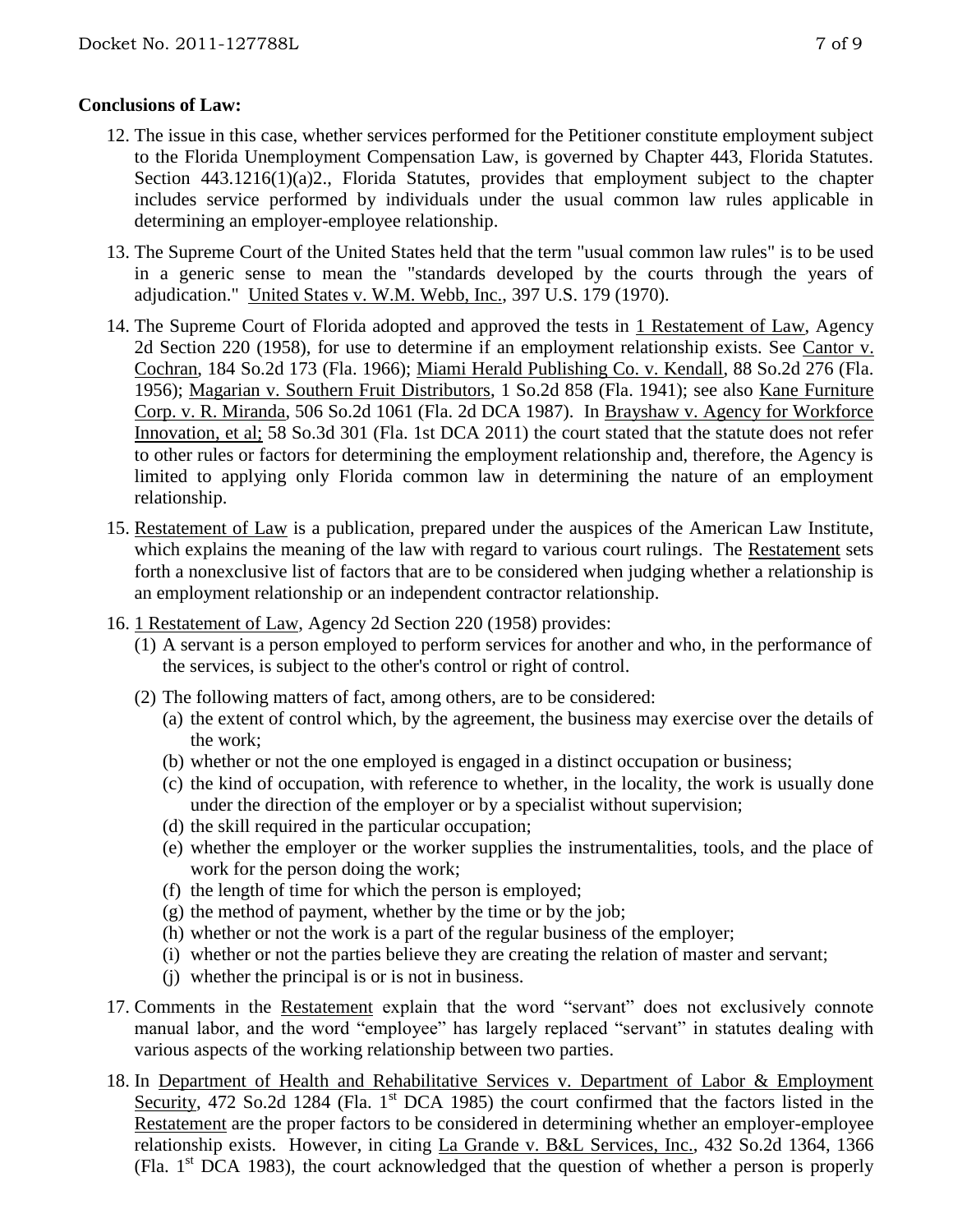classified an employee or an independent contractor often can not be answered by reference to "hard and fast" rules, but rather must be addressed on a case-by-case basis.

- 19. No evidence was presented concerning any agreement or contract between the Petitioner and the product demonstrators. In Keith v. News & Sun Sentinel Co., 667 So.2d 167 (Fla. 1995) the Court held that in determining the status of a working relationship, the agreement between the parties should be examined if there is one. In providing guidance on how to proceed absent an express agreement the Court stated "In the event that there is no express agreement and the intent of the parties can not be otherwise determined, courts must resort to a fact specific analysis under the Restatement based on the actual practice of the parties."
- 20. The Petitioner's business is the demonstration of food products for the Petitioner's clients, the manufacturers of the food products. The Petitioner engaged the product demonstrators to perform the demonstrations. The Petitioner provided everything that was needed to perform the demonstrations. The work performed by the product demonstrators was not separate and distinct from the Petitioner's business but was an integral and necessary part of the Petitioner's business.
- 21. It was not shown that any skill or special knowledge was needed to perform the product demonstrations. The Petitioner trained the product demonstrators, provided scripts, and supervised the product demonstrators to ensure that they were performing the demonstrations correctly. The greater the skill or special knowledge required to perform the work, the more likely the relationship will be found to be one of independent contractor. Florida Gulf Coast Symphony v. Florida Department of Labor & Employment Sec., 386 So.2d 259 (Fla. 2d DCA 1980)
- 22. Either party was free to terminate the relationship at any time without incurring liability for breach of contract. In Cantor v. Cochran, 184 So.2d 173 (Fla. 1966), the court in quoting 1 Larson, Workmens' Compensation Law, Section 44.35 stated: "The power to fire is the power to control. The absolute right to terminate the relationship without liability is not consistent with the concept of independent contractor, under which the contractor should have the legal right to complete the project contracted for and to treat any attempt to prevent completion as a breach of contract."
- 23. The Petitioner paid the product demonstrators an hourly wage, the amount of which was determined by the Petitioner based on the Petitioner's contracts with the Petitioner's clients. Although the product demonstrators were free to decline a work assignment, the Petitioner determined the dates and times of work. The pay was not based on production or by the job. These facts reveal that the Petitioner controlled the financial aspects of the relationship. The fact that the Petitioner chose not to withhold payroll taxes from the pay does not, standing alone, establish an independent contractor relationship.
- 24. The evidence presented in this case reveals that the Petitioner controlled what work was performed, where it was performed, when it was performed, and how it was performed. The Petitioner controlled the method of pay, the rate of pay, and the hours of work. The Petitioner provided all tools and supplies that were needed to perform the work. The "extent of control" referred to in Restatement Section 220(2)(a), has been recognized as the most important factor in determining whether a person is an independent contractor or an employee. Employees and independent contractors are both subject to some control by the person or entity hiring them. The extent of control exercised over the details of the work turns on whether the control is focused on the result to be obtained or extends to the means to be used. A control directed toward means is necessarily more extensive than a control directed towards results. Thus, the mere control of results points to an independent contractor relationship; the control of means points to an employment relationship. Furthermore, the relevant issue is "the extent of control which, by the agreement, the master may exercise over the details of the work." Thus, it is the right of control, not actual control or actual interference with the work, which is significant in distinguishing